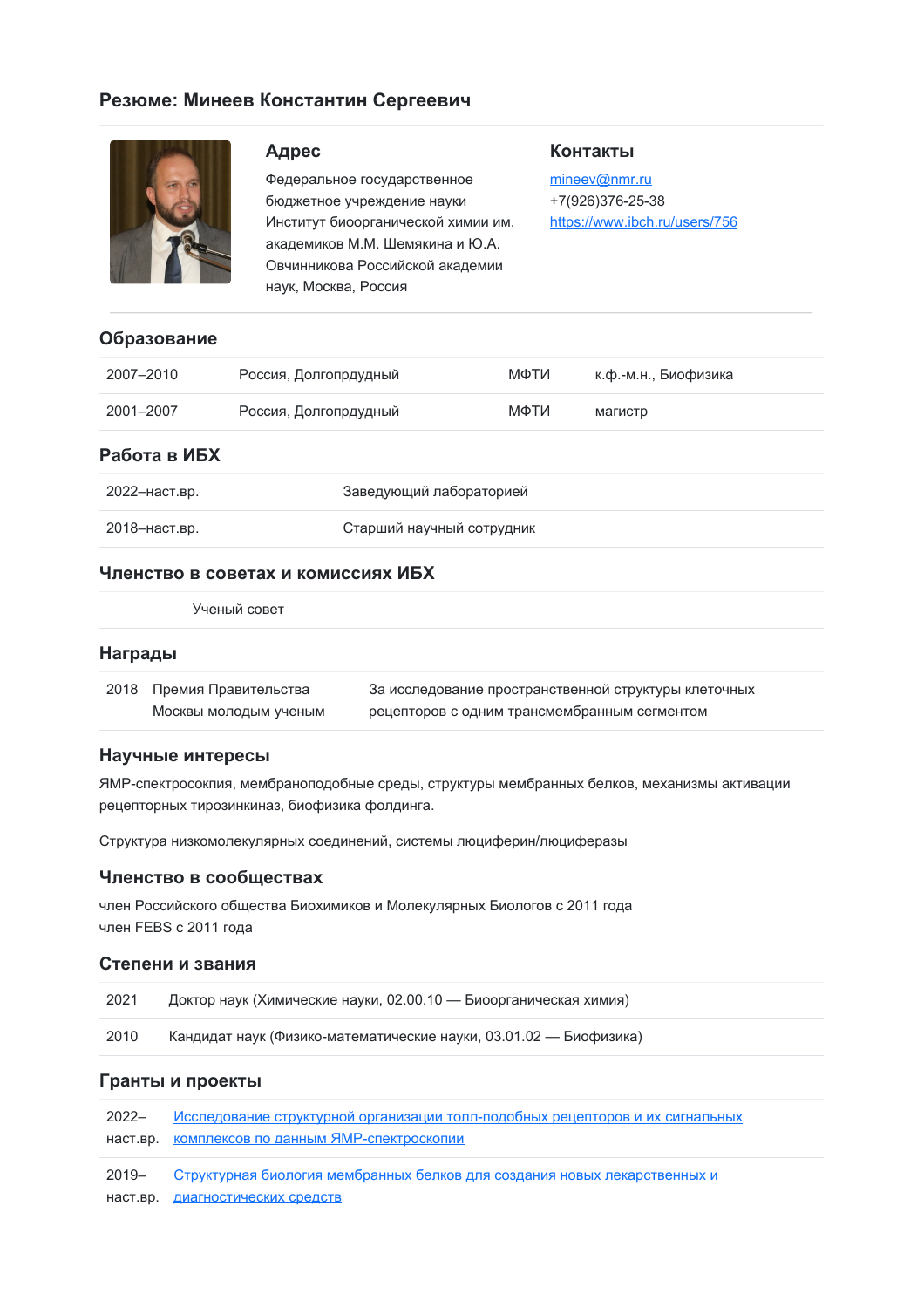| $2020 -$ | Изучение роли внеклеточного примембранного региона и трансмембранного домена         |
|----------|--------------------------------------------------------------------------------------|
| наст.вр. | <u>рецептора нейротрофинов TrkA в процессе передачи сигнала через мембрану</u>       |
| $2020 -$ | Исследование структурных основ внутриклеточной сигнализации Толл-подобных рецепторов |
| 2021     | <b>методами спектроскопии ЯМР в растворе</b>                                         |
| $2014-$  | Структурные основы молекулярных механизмов передачи сигнала интегральными            |
| 2018     | мембранными белками I типа                                                           |

# **Публикации**

- 1. Artemieva LE, **Mineev KS**, Arseniev AS, Goncharuk SA (2022). Expression, purification and characterization of SORCS2 intracellular domain for structural studies. *Protein Expr Purif* 193, 106058, [10.1016/j.pep.2022.106058](https://doi.org/10.1016/j.pep.2022.106058)
- 2. Kot EF, Franco ML, Vasilieva EV, Shabalkina AV, Arseniev AS, Goncharuk SA, **Mineev KS**, Vilar M (2022). Intrinsically disordered regions couple the ligand binding and kinase activation of Trk neurotrophin receptors. *iScience* 25 (6), 104348, [10.1016/j.isci.2022.104348](https://doi.org/10.1016/j.isci.2022.104348)
- 3. Lushpa VA, Goncharuk MV, Lin C, Zalevsky AO, Talyzina IA, Luginina AP, Vakhrameev DD, Shevtsov MB, Goncharuk SA, Arseniev AS, Borshchevskiy VI, Wang X, **Mineev KS** (2021). Modulation of Toll-like receptor 1 intracellular domain structure and activity by Zn2+ ions. *Commun Biol* 4 (1), 1003, [10.1038/s42003-021-](https://doi.org/10.1038/s42003-021-02532-0) 02532-0
- 4. Burakova LP, Lyakhovich MS, **Mineev KS**, Petushkov VN, Zagitova RI, Tsarkova AS, Kovalchuk SI, Yampolsky IV, Vysotski ES, Kaskova ZM (2021). Unexpected Coelenterazine Degradation Products of Photoprotein Photoinactivation. *Org Lett* 23 (17), 6846–6849, [10.1021/acs.orglett.1c02410](https://doi.org/10.1021/acs.orglett.1c02410)
- 5. Franco ML, Nadezhdin KD, Light TP, Goncharuk SA, Soler-Lopez A, Ahmed F, **Mineev KS**, Hristova K, Arseniev AS, Vilar M (2021). Interaction between the transmembrane domains of neurotrophin receptors p75 and TrkA mediates their reciprocal activation. *J Biol Chem* 297 (2), 100926, [10.1016/j.jbc.2021.100926](https://doi.org/10.1016/j.jbc.2021.100926)
- 6. **Mineev KS**, Goncharuk SA, Goncharuk MV, Povarova NV, Sokolov AI, Baleeva NS, Smirnov AY, Myasnyanko IN, Ruchkin DA, Bukhdruker S, Remeeva A, Mishin A, Borshchevskiy V, Gordeliy V, Arseniev AS, Gorbachev DA, Gavrikov AS, Mishin AS, Baranov MS (2021). NanoFAST: structure-based design of a small fluorogen-activating protein with only 98 amino acids. *Chem Sci* 12 (19), 6719–6725, [10.1039/d1sc01454d](https://doi.org/10.1039/d1sc01454d)
- 7. Zhang B, Wang Y, Lin C, Li H, Wang X, Peng Y, **Mineev KS**, Wilson AJ, Wang H, Wang X (2021). Targeting the transmembrane domain 5 of latent membrane protein 1 using small molecule modulators. *Eur J Med Chem* 214, 113210, [10.1016/j.ejmech.2021.113210](https://doi.org/10.1016/j.ejmech.2021.113210)
- 8. **Mineev KS**, Kuzmenkov AI, Arseniev AS, Vassilevski AA (2021). Structure of MeuNaTxα‐1 toxin from scorpion venom highlights the importance of the nest motif. *Proteins* 89 (8), 1055–1060, [10.1002/prot.26074](https://doi.org/10.1002/prot.26074)
- 9. Goncharuk MV, Lushpa VA, Goncharuk SA, Arseniev AS, **Mineev KS** (2021). Sampling the cultivation parameter space for the bacterial production of TLR1 intracellular domain reveals the multiple optima. *Protein Expr Purif* 181, 105832, [10.1016/j.pep.2021.105832](https://doi.org/10.1016/j.pep.2021.105832)
- 10. Zaitseva ER, Smirnov AY, Myasnyanko IN, **Mineev KS**, Sokolov AI, Volkhina TN, Mikhaylov AA, Baleeva NS, Baranov MS (2021). Imidazol-5-ones as a substrate for [1,5]-hydride shift triggered cyclization. *New J Chem* 45 (4), 1805–1808, [10.1039/d0nj05738j](https://doi.org/10.1039/d0nj05738j)
- 11. **Mineev KS**, Kryukova EV, Kasheverov IE, Egorova NS, Zhmak MN, Ivanov IA, Senko DA, Feofanov AV, Ignatova AA, Arseniev AS, Utkin YN, Tsetlin VI (2021). Spatial Structure and Activity of Synthetic Fragments of Lynx1 and of Nicotinic Receptor Loop C Models. *Biomolecules* 11 (1), 1–16, [10.3390/biom11010001](https://doi.org/10.3390/biom11010001)
- 12. Korolkova Y, Maleeva E, Mikov A, Lobas A, Solovyeva E, Gorshkov M, Andreev Y, Peigneur S, Tytgat J, Kornilov F, Lushpa V, **Mineev K**, Kozlov S (2021). New Insectotoxin from Tibellus Oblongus Spider Venom Presents Novel Adaptation of ICK Fold. *Toxins (Basel)* 13 (1), , [10.3390/toxins13010029](https://doi.org/10.3390/toxins13010029)
- 13. Zaitseva ER, Smirnov AY, Ivanov IA, **Mineev KS**, Baranov MS (2020). Synthesis of 5- (aminomethylidene)imidazol-4-ones by using N,N-dialkylformamide acetals. *Chem Heterocycl Compd (N Y)* 56 (8), 1097–1099, [10.1007/s10593-020-02779-1](https://doi.org/10.1007/s10593-020-02779-1)
- 14. Goncharuk SA, Artemieva LE, Nadezhdin KD, Arseniev AS, **Mineev KS** (2020). Revising the mechanism of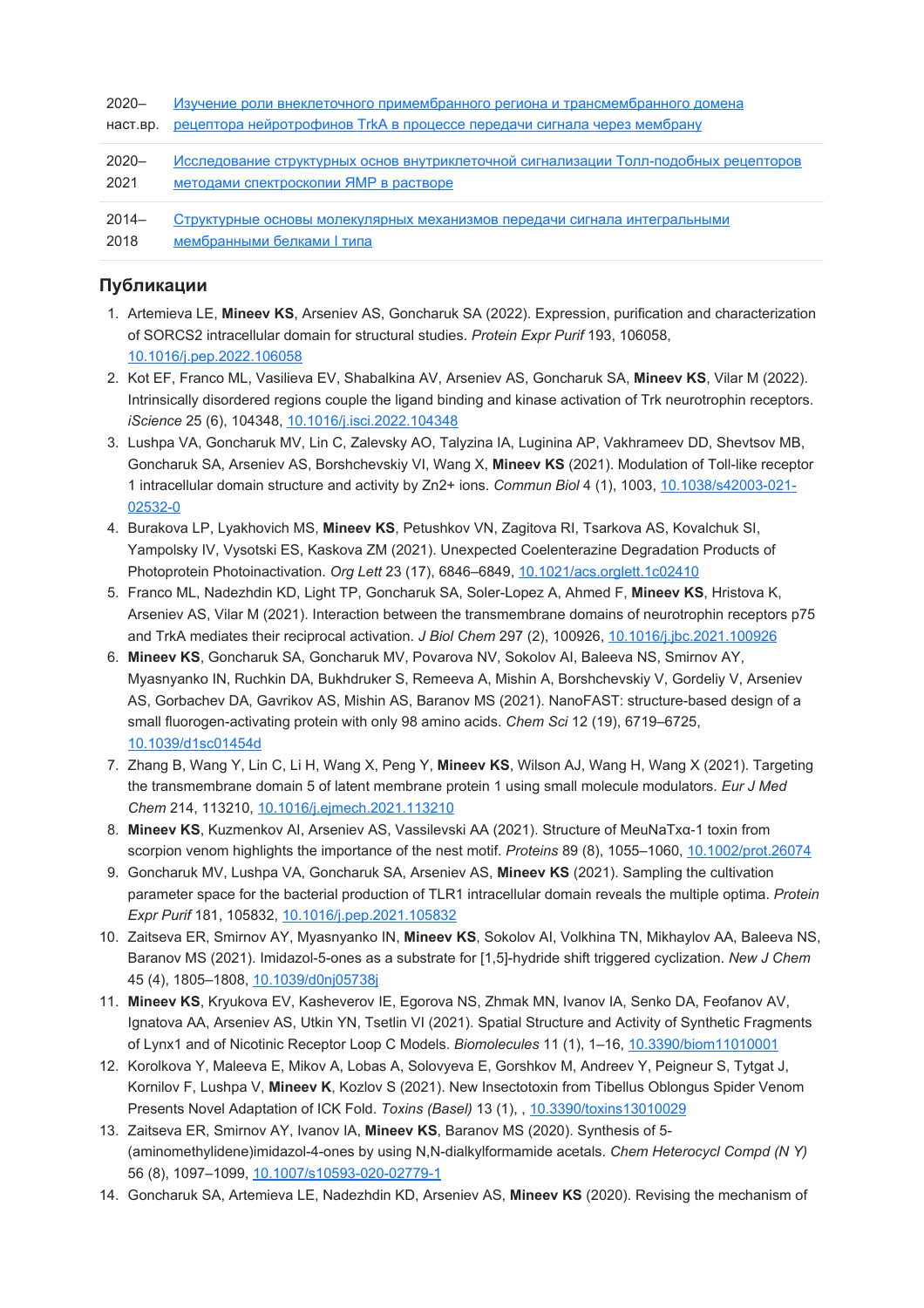p75NTR activation: intrinsically monomeric state of death domains invokes the 'helper' hypothesis. *Sci Rep* 10 (1), 13686, [10.1038/s41598-020-70721-8](https://doi.org/10.1038/s41598-020-70721-8)

- 15. Zaitseva ER, Smirnov AY, Scherbinina SI, Zasedateleva VV, **Mineev KS**, Baranov MS (2020). Correction to: Synthesis of methylsulfanyl analogs of Kaede protein chromophore. *Chem Heterocycl Compd (N Y)* 56 (8), 1108, [10.1007/s10593-020-02782-6](https://doi.org/10.1007/s10593-020-02782-6)
- 16. Kot EF, Wang Y, Goncharuk SA, Zhang B, Arseniev AS, Wang X, **Mineev KS** (2020). Oligomerization analysis as a tool to elucidate the mechanism of EBV latent membrane protein 1 inhibition by pentamidine. *BIOCHIM BIOPHYS ACTA* 1862 (10), 183380, [10.1016/j.bbamem.2020.183380](https://doi.org/10.1016/j.bbamem.2020.183380)
- 17. Mikhaylov AA, Kuleshov AV, Solyev PN, Korlyukov AA, Dorovatovskii PV, **Mineev KS**, Baranov MS (2020). Imidazol-5-one as an Acceptor in Donor-Acceptor Cyclopropanes: Cycloaddition with Aldehydes. *Org Lett* 22 (7), 2740–2745, [10.1021/acs.orglett.0c00725](https://doi.org/10.1021/acs.orglett.0c00725)
- 18. Zaitseva ER, Smirnov AY, Shcerbinina SI, Zasedateleva VV, **Mineev KS**, Baranov MS (2020). Synthesis of methylsulfanyl analogs of Kaede protein chromophore. *Chem Heterocycl Compd (N Y)* 56 (3), 399–402, [10.1007/s10593-020-02673-w](https://doi.org/10.1007/s10593-020-02673-w)
- 19. **Mineev KS**, Volynsky PE, Galimzyanov TR, Tretiakova DS, Bobrov MY, Alekseeva AS, Boldyrev IA (2020). Archaeal cyclopentane fragment in a surfactant's hydrophobic tail decreases the Krafft point. *Soft Matter* 16 (5), 1333–1341, [10.1039/c9sm02000d](https://doi.org/10.1039/c9sm02000d)
- 20. Franco ML, Nadezhdin KD, Goncharuk SA, **Mineev KS**, Arseniev AS, Vilar M (2019). Structural basis of the transmembrane domain dimerization and rotation in the activation mechanism of the TRKA receptor by nerve growth factor. *J Biol Chem* 295 (1), 275–286, [10.1074/jbc.RA119.011312](https://doi.org/10.1074/jbc.RA119.011312)
- 21. Berkut AA, Chugunov AO, **Mineev KS**, Peigneur S, Tabakmakher VM, Krylov NA, Oparin PB, Lihonosova AF, Novikova EV, Arseniev AS, Grishin EV, Tytgat J, Efremov RG, Vassilevski AA (2019). Protein Surface Topography as a tool to enhance the selective activity of a potassium channel blocker. *J Biol Chem* 294 (48), 18349–18359, [10.1074/jbc.RA119.010494](https://doi.org/10.1074/jbc.RA119.010494)
- 22. Wang Y, Peng Y, Zhang B, Zhang X, Li H, Wilson AJ, **Mineev KS**, Wang X (2019). Targeting trimeric transmembrane domain 5 of oncogenic latent membrane protein 1 using a computationally designed peptide. *Chem Sci* 10 (32), 7584–7590, [10.1039/c9sc02474c](https://doi.org/10.1039/c9sc02474c)
- 23. Nadezhdin KD, Goncharuk SA, Arseniev AS, **Mineev KS** (2019). NMR structure of a full-length single-pass membrane protein NRADD. *Proteins* 87 (9), 786–790, [10.1002/prot.25703](https://doi.org/10.1002/prot.25703)
- 24. Baleeva NS, Zaitseva SO, **Mineev KS**, Khavroshechkina AV, Zagudaylova MB, Baranov MS (2019). Enamine–azide [2+3]-cycloaddition as a method to introduce functional groups into fluorescent dyes. *Tetrahedron Lett* 60 (5), 456–459, [10.1016/j.tetlet.2019.01.007](https://doi.org/10.1016/j.tetlet.2019.01.007)
- 25. Bragin PE, Kuznetsov AS, Bocharova OV, Volynsky PE, Arseniev AS, Efremov RG, **Mineev KS** (2018). Probing the effect of membrane contents on transmembrane protein-protein interaction using solution NMR and computer simulations. *BIOCHIM BIOPHYS ACTA* 1860 (12), 2486–2498, [10.1016/j.bbamem.2018.09.013](https://doi.org/10.1016/j.bbamem.2018.09.013)
- 26. Rogozhin EA, Sadykova VS, Baranova AA, Vasilchenko AS, Lushpa VA, **Mineev KS**, Georgieva ML, Kulko AB, Krasheninnikov ME, Lyundup AV, Vasilchenko AV, Andreev YA (2018). A Novel Lipopeptaibol Emericellipsin A with Antimicrobial and Antitumor Activity Produced by the Extremophilic Fungus. *Molecules* 23 (11), , [10.3390/molecules23112785](https://doi.org/10.3390/molecules23112785)
- 27. Goncharuk SA, Artemieva LE, Tabakmakher VM, Arseniev AS, **Mineev KS** (2018). CARD domain of rat RIP2 kinase: Refolding, solution structure, pH-dependent behavior and protein-protein interactions. *PLoS One* 13 (10), e0206244, [10.1371/journal.pone.0206244](https://doi.org/10.1371/journal.pone.0206244)
- 28. Kuldyushev NA, **Mineev KS**, Berkut AA, Peigneur S, Arseniev AS, Tytgat J, Grishin EV, Vassilevski AA (2018). Refined structure of BeM9 reveals arginine hand, an overlooked structural motif in scorpion toxins affecting sodium channels. *Proteins* 86 (10), 1117–1122, [10.1002/prot.25583](https://doi.org/10.1002/prot.25583)
- 29. Smirnov AY, Baleeva NS, Zaitseva SO, **Mineev KS**, Baranov MS (2018). Derivatives of Azidocinnamic Acid in the Synthesis of 2-Amino-4-Arylidene-1H-Imidazol-5(4H)-Ones. *Chem Heterocycl Compd (N Y)* 54 (6), 625–629, [10.1007/s10593-018-2318-7](https://doi.org/10.1007/s10593-018-2318-7)
- 30. Kot EF, Arseniev AS, **Mineev KS** (2018). Behavior of Most Widely Spread Lipids in Isotropic Bicelles. *Langmuir* 34 (28), 8302–8313, [10.1021/acs.langmuir.8b01454](https://doi.org/10.1021/acs.langmuir.8b01454)
- 31. Kot EF, Goncharuk SA, Arseniev AS, **Mineev KS** (2018). Phase Transitions in Small Isotropic Bicelles.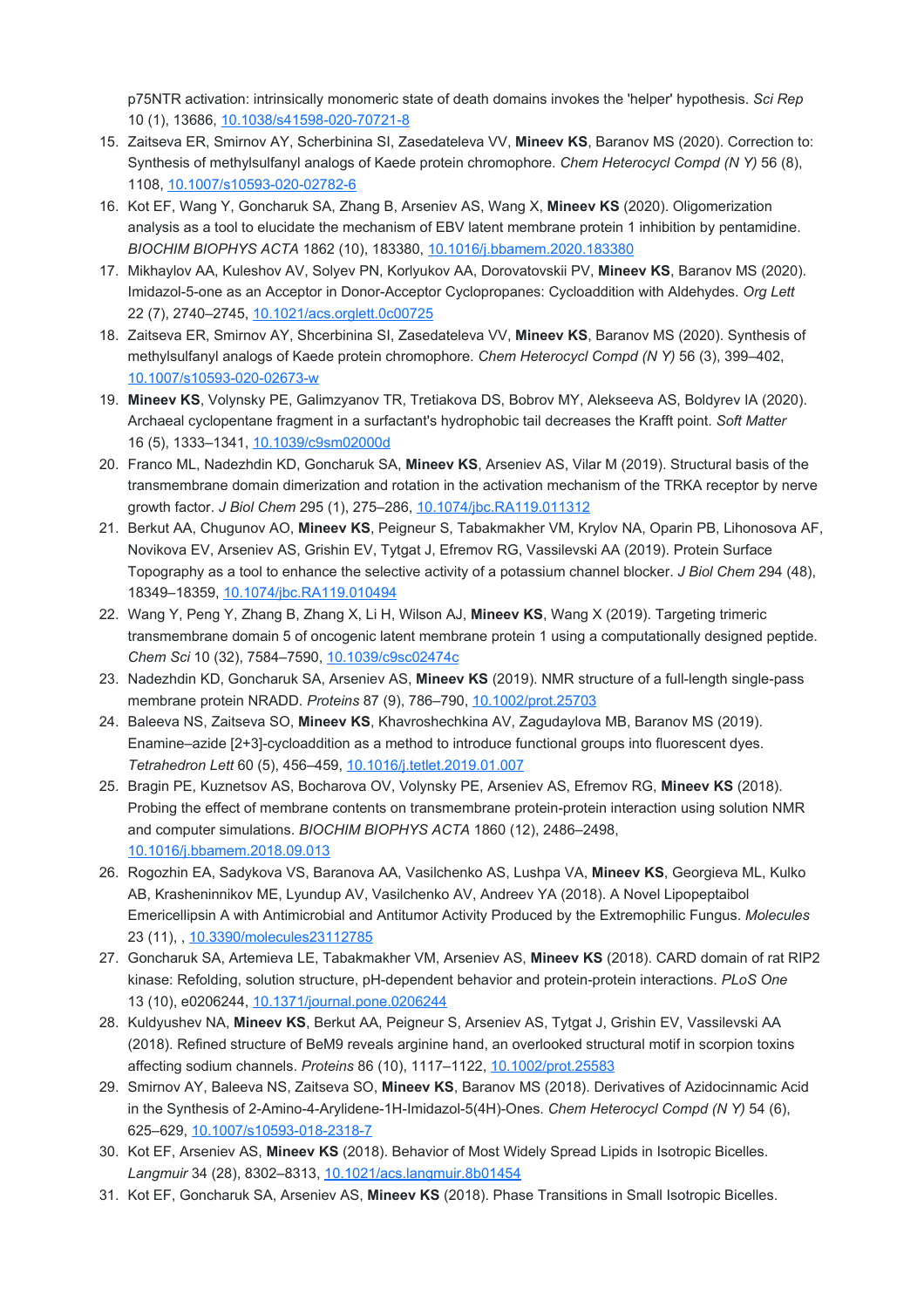*Langmuir* 34 (11), 3426–3437, [10.1021/acs.langmuir.7b03610](https://doi.org/10.1021/acs.langmuir.7b03610)

- 32. **Mineev KS**, Goncharuk SA, Goncharuk MV, Volynsky PE, Novikova EV, Aresinev AS (2017). Spatial structure of TLR4 transmembrane domain in bicelles provides the insight into the receptor activation mechanism. *Sci Rep* 7 (1), 6864, [10.1038/s41598-017-07250-4](https://doi.org/10.1038/s41598-017-07250-4)
- 33. Lesovoy DM, **Mineev KS**, Bragin PE, Bocharova OV, Bocharov EV, Arseniev AS (2017). NMR relaxation parameters of methyl groups as a tool to map the interfaces of helix–helix interactions in membrane proteins. *J Biomol NMR* 69 (3), 165–179, [10.1007/s10858-017-0146-1](https://doi.org/10.1007/s10858-017-0146-1)
- 34. Bozhanova NG, Baranov MS, Sarkisyan KS, Gritcenko R, **Mineev KS**, Golodukhina SV, Baleeva NS, Lukyanov KA, Mishin AS (2017). Yellow and Orange Fluorescent Proteins with Tryptophan-based Chromophores. *ACS Chem Biol* 12 (7), 1867–1873, [10.1021/acschembio.7b00337](https://doi.org/10.1021/acschembio.7b00337)
- 35. Logashina YA, Solstad RG, **Mineev KS**, Korolkova YV, Mosharova IV, Dyachenko IA, Palikov VA, Palikova YA, Murashev AN, Arseniev AS, Kozlov SA, Stensvåg K, Haug T, Andreev YA (2017). New disulfidestabilized fold provides sea anemone peptide to exhibit both antimicrobial and TRPA1 potentiating properties. *Toxins (Basel)* 9 (5), , [10.3390/toxins9050154](https://doi.org/10.3390/toxins9050154)
- 36. Kaskova ZM, Dörr FA, Petushkov VN, Purtov KV, Tsarkova AS, Rodionova NS, **Mineev KS**, Guglya EB, Kotlobay A, Baleeva NS, Baranov MS, Arseniev AS, Gitelson JI, Lukyanov S, Suzuki Y, Kanie S, Pinto E, Mascio PD, Waldenmaier HE, Pereira TA, Carvalho RP, Oliveira AG, Oba Y, Bastos EL, Stevani CV, Yampolsky IV (2017). Mechanism and color modulation of fungal bioluminescence. *Sci Adv* 3 (4), e1602847, [10.1126/sciadv.1602847](https://doi.org/10.1126/sciadv.1602847)
- 37. Bocharov EV, **Mineev KS**, Pavlov KV, Akimov SA, Kuznetsov AS, Efremov RG, Arseniev AS (2017). Helixhelix interactions in membrane domains of bitopic proteins: Specificity and role of lipid environment. *BIOCHIM BIOPHYS ACTA* 1859 (4), 561–576, [10.1016/j.bbamem.2016.10.024](https://doi.org/10.1016/j.bbamem.2016.10.024)
- 38. Shenkarev ZO, Melnikova DN, Finkina EI, Sukhanov SV, Boldyrev IA, Gizatullina AK, **Mineev KS**, Arseniev AS, Ovchinnikova TV (2017). Ligand Binding Properties of the Lentil Lipid Transfer Protein: Molecular Insight into the Possible Mechanism of Lipid Uptake. *Biochemistry* 56 (12), 1785–1796, [10.1021/acs.biochem.6b01079](https://doi.org/10.1021/acs.biochem.6b01079)
- 39. Bocharov EV, Bragin PE, Pavlov KV, Bocharova OV, **Mineev KS**, Polyansky AA, Volynsky PE, Efremov RG, Arseniev AS (2017). The Conformation of the Epidermal Growth Factor Receptor Transmembrane Domain Dimer Dynamically Adapts to the Local Membrane Environment. *Biochemistry* 56 (12), 1697–1705, [10.1021/acs.biochem.6b01085](https://doi.org/10.1021/acs.biochem.6b01085)
- 40. Baranov MS, Kaskova ZM, Gritсenko R, Postikova SG, Ivashkin PE, Kislukhin AA, Moskvin DI, **Mineev KS**, Arseniev AS, Labas YA, Yampolsky IV (2017). Synthesis of Panal Terpenoid Core. *Synlett* 28 (5), 583–588, [10.1055/s-0036-1588104](https://doi.org/10.1055/s-0036-1588104)
- 41. **Mineev KS**, Nadezhdin KD (2017). Membrane mimetics for solution NMR studies of membrane proteins. *Nanotechnol Rev* 6 (1), 15–32, [10.1515/ntrev-2016-0074](https://doi.org/10.1515/ntrev-2016-0074)
- 42. **Mineev KS**, Nadezhdin KD, Goncharuk SA, Arseniev AS (2017). Façade detergents as bicelle rim-forming agents for solution NMR spectroscopy. *Nanotechnol Rev* 6 (1), 93–103, [10.1515/ntrev-2016-0069](https://doi.org/10.1515/ntrev-2016-0069)
- 43. **Mineev KS**, Nadezhdin KD, Goncharuk SA, Arseniev AS (2016). Characterization of Small Isotropic Bicelles with Various Compositions. *Langmuir* 32 (26), 6624–6637, [10.1021/acs.langmuir.6b00867](https://doi.org/10.1021/acs.langmuir.6b00867)
- 44. Nadezhdin KD, García-Carpio I, Goncharuk SA, **Mineev KS**, Arseniev AS, Vilar M (2016). Structural basis of p75 transmembrane domain dimerization. *J Biol Chem* 291 (23), 12346–12357, [10.1074/jbc.M116.723585](https://doi.org/10.1074/jbc.M116.723585)
- 45. Bocharova OV, Bragin PE, Bocharov EV, **Mineev KS**, Goncharuk SA, Arseniev AS (2016). Cell-free expression and purification of the fragments of the receptor tyrosine kinases of the EGFR family, containing the transmembrane domain with the juxtamembrane region, for structural studies. *Biochem (Mosc) Suppl Ser A Membr Cell Biol* 10 (2), 142–149, [10.1134/S1990747816020045](https://doi.org/10.1134/S1990747816020045)
- 46. Bragin PE, **Mineev KS**, Bocharova OV, Volynsky PE, Bocharov EV, Arseniev AS (2016). HER2 Transmembrane Domain Dimerization Coupled with Self-Association of Membrane-Embedded Cytoplasmic Juxtamembrane Regions. *J Mol Biol* 428 (1), 52–61, [10.1016/j.jmb.2015.11.007](https://doi.org/10.1016/j.jmb.2015.11.007)
- 47. Melnikova DN, **Mineev KS**, Finkina EI, Arseniev AS, Ovchinnikova TV (2016). A novel lipid transfer protein from the dill Anethum graveolens L.: Isolation, structure, heterologous expression, and functional characteristics. *J Pept Sci* 22 (1), 59–66, [10.1002/psc.2840](https://doi.org/10.1002/psc.2840)
- 48. Bocharova OV, Bragin PE, Bocharov EV, **Mineev KS**, Goncharuk SA, Arseniev AS (2016). Cell Free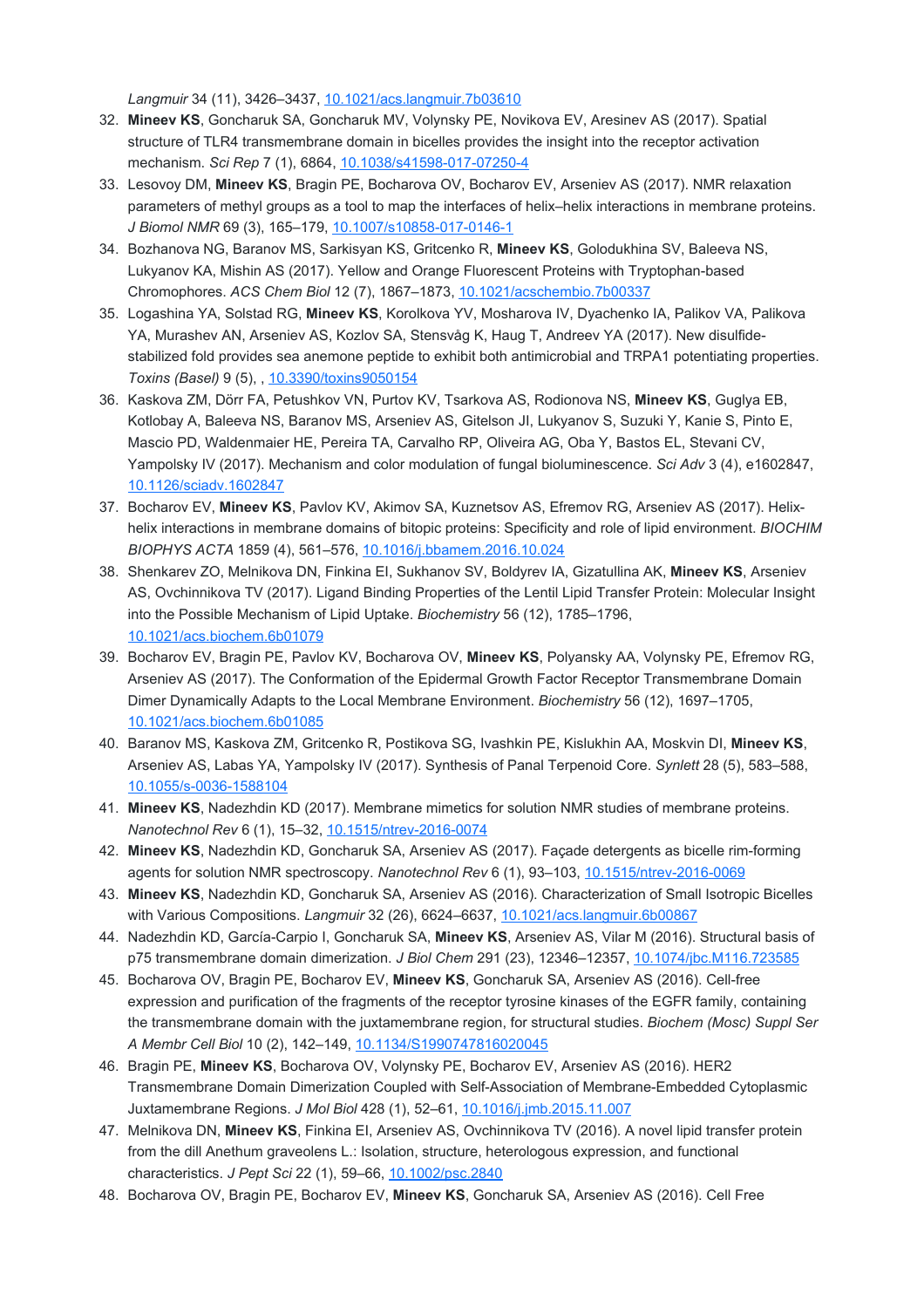expression and purification of the fragments of the receptor tyrosine kynases of the EGFR Family, containing the transmembrane domain with the juxtamembrane region, for structural studies. *BIOL MEMBRANY* 33 (2), 124–132, [10.7868/S0233475516020043](https://doi.org/10.7868/S0233475516020043)

- 49. **Mineev KS**, Panova SV, Bocharova OV, Bocharov EV, Arseniev AS (2015). The Membrane Mimetic Affects the Spatial Structure and Mobility of EGFR Transmembrane and Juxtamembrane Domains. *Biochemistry* 54 (41), 6295–6298, [10.1021/acs.biochem.5b00851](https://doi.org/10.1021/acs.biochem.5b00851)
- 50. Golodukhina SV, Baleeva NS, **Mineyev KS**, Baranov MS (2015). Reversible condensation of 4-arylidene-1,2 dimethyl-1H-imidazol-5(4H)-ones with aromatic acyl chlorides. *Chem Heterocycl Compd (N Y)* 51 (10), 944– 947, [10.1007/s10593-015-1802-6](https://doi.org/10.1007/s10593-015-1802-6)
- 51. **Mineev KS**, Goncharuk SA, Kuzmichev PK, Vilar M, Arseniev AS (2015). NMR Dynamics of Transmembrane and Intracellular Domains of p75NTR in Lipid-Protein Nanodiscs. *Biophys J* 109 (4), 772–782, [10.1016/j.bpj.2015.07.009](https://doi.org/10.1016/j.bpj.2015.07.009)
- 52. Meshcheryakova EA, **Mineev KS**, Volynski PE, Andronova TM, Ivanov VT (2015). GMDP: unusual physicochemical and biological properties of the anomeriс forms. *J Pept Sci* 21 (9), 717–722, [10.1002/psc.2796](https://doi.org/10.1002/psc.2796)
- 53. Purtov KV, Petushkov VN, Baranov MS, **Mineev KS**, Rodionova NS, Kaskova ZM, Tsarkova AS, Petunin AI, Bondar VS, Rodicheva EK, Medvedeva SE, Oba Y, Oba Y, Arseniev AS, Lukyanov S, Gitelson JI, Yampolsky IV (2015). The Chemical Basis of Fungal Bioluminescence. *Angew Chem Int Ed Engl* 54 (28), 8124–8128, [10.1002/anie.201501779](https://doi.org/10.1002/anie.201501779)
- 54. Dubinnyi MA, Tsarkova AS, Petushkov VN, Kaskova ZM, Rodionova NS, Kovalchuk SI, Ziganshin RH, Baranov MS, **Mineev KS**, Yampolsky IV (2015). Novel peptide chemistry in terrestrial animals: Natural luciferin analogues from the bioluminescent earthworm fridericia heliota. *Chemistry* 21 (10), 3942–3947, [10.1002/chem.201406498](https://doi.org/10.1002/chem.201406498)
- 55. **Mineev KS**, Goncharuk SA, Arseniev AS (2014). Toll-like receptor 3 transmembrane domain is able to perform various homotypic interactions: An NMR structural study. *FEBS Lett* 588 (21), 3802–3807, [10.1016/j.febslet.2014.08.031](https://doi.org/10.1016/j.febslet.2014.08.031)
- 56. Shenkarev ZO, Gizatullina AK, Finkina EI, Alekseeva EA, Balandin SV, **Mineev KS**, Arseniev AS, Ovchinnikova TV (2014). Heterologous expression and solution structure of defensin from lentil Lens culinaris. *Biochem Biophys Res Commun* 451 (2), 252–257, [10.1016/j.bbrc.2014.07.104](https://doi.org/10.1016/j.bbrc.2014.07.104)
- 57. Manni S, **Mineev KS**, Usmanova D, Lyukmanova EN, Shulepko MA, Kirpichnikov MP, Winter J, Matkovic M, Deupi X, Arseniev AS, Ballmer-Hofer K (2014). Structural and functional characterization of alternative transmembrane domain conformations in VEGF receptor 2 activation. *Structure* 22 (8), 1077–1089, [10.1016/j.str.2014.05.010](https://doi.org/10.1016/j.str.2014.05.010)
- 58. Berkut AA, Usmanova DR, Peigneur S, Oparin PB, **Mineev KS**, Odintsova TI, Tytgat J, Arseniev AS, Grishin EV, Vassilevski AA (2014). Structural similarity between defense peptide from wheat and scorpion neurotoxin permits rational functional design. *J Biol Chem* 289 (20), 14331–14340, [10.1074/jbc.M113.530477](https://doi.org/10.1074/jbc.M113.530477)
- 59. Shenkarev ZO, Lyukmanova EN, Paramonov AS, Panteleev PV, Balandin SV, Shulepko MA, **Mineev KS**, Ovchinnikova TV, Kirpichnikov MP, Arseniev AS (2014). Lipid-protein nanodiscs offer new perspectives for structural and functional studies of water-soluble membrane-active peptides. *Acta Naturae* 6 (2), 84–94.
- 60. **Mineev KS**, Lesovoy DM, Usmanova DR, Goncharuk SA, Shulepko MA, Lyukmanova EN, Kirpichnikov MP, Bocharov EV, Arseniev AS (2014). NMR-based approach to measure the free energy of transmembrane helix-helix interactions. *BIOCHIM BIOPHYS ACTA* 1838 (1), 164–172, [10.1016/j.bbamem.2013.08.021](https://doi.org/10.1016/j.bbamem.2013.08.021)
- 61. Shenkarev ZO, Lyukmanova EN, Paramonov AS, Panteleev PV, Balandin SV, Shulepko MA, **Mineev KS**, Ovchinnikova TV, Kirpichnikov MP, Arseniev AS (2014). Lipid-protein nanodiscs offer new perspectives for structural and functional studies of water-soluble membrane-active peptides. *Acta Naturae* 6 (21), 84–94, [10.32607/20758251-2014-6-2-84-94](https://doi.org/10.32607/20758251-2014-6-2-84-94)
- 62. Gizatullina AK, Finkina EI, **Mineev KS**, Melnikova DN, Bogdanov IV, Telezhinskaya IN, Balandin SV, Shenkarev ZO, Arseniev AS, Ovchinnikova TV (2013). Recombinant production and solution structure of lipid transfer protein from lentil Lens culinaris. *Biochem Biophys Res Commun* 439 (4), 427–432, [10.1016/j.bbrc.2013.08.078](https://doi.org/10.1016/j.bbrc.2013.08.078)
- 63. **Mineev KS**, Lyukmanova EN, Krabben L, Serebryakova MV, Shulepko MA, Arseniev AS, Kordyukova LV, Veit M (2013). Structural investigation of influenza virus hemagglutinin membrane-anchoring peptide. *Protein Eng Des Sel* 26 (9), 547–552, [10.1093/protein/gzt034](https://doi.org/10.1093/protein/gzt034)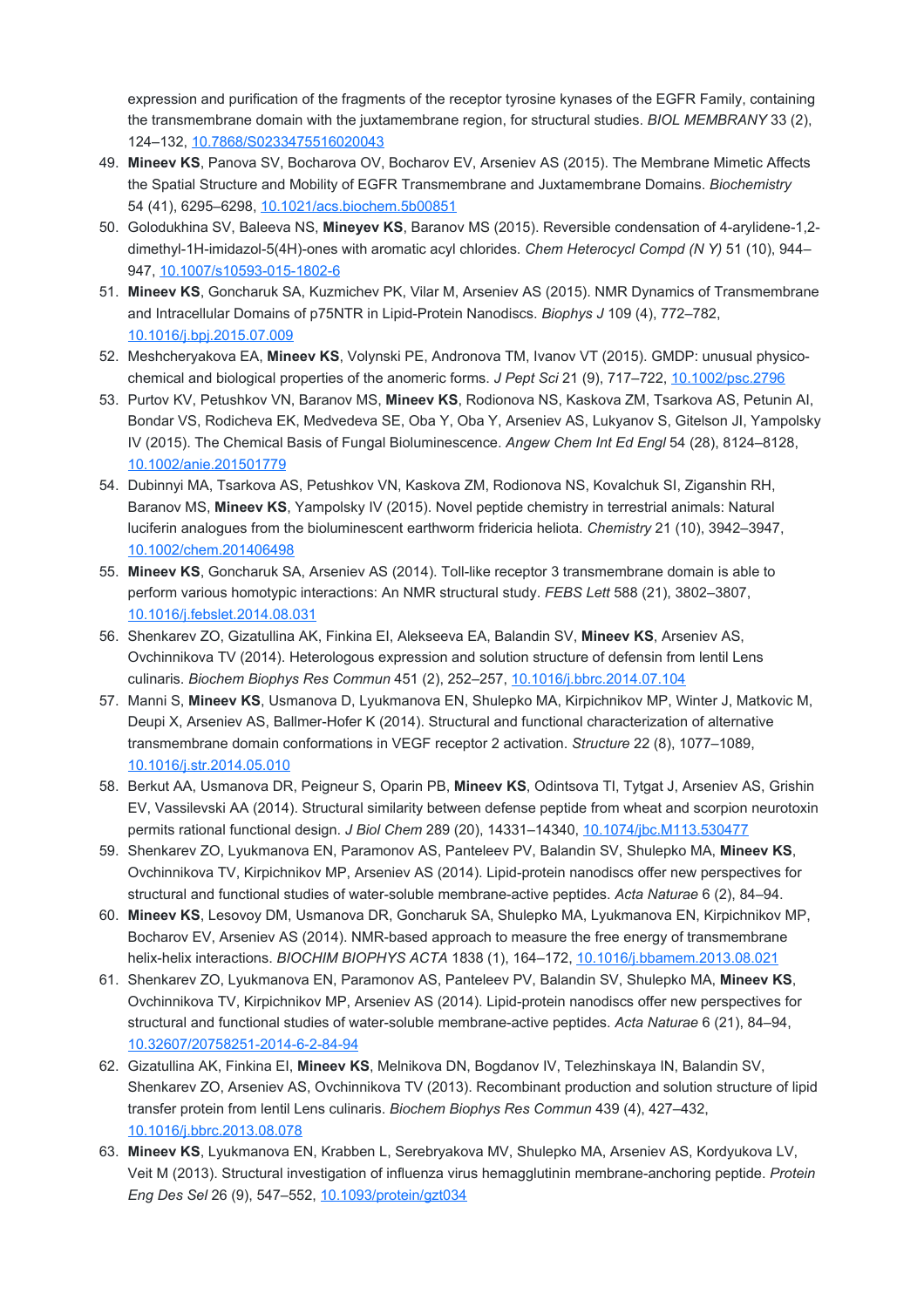- 64. Osmakov DI, Kozlov SA, Andreev YA, Koshelev SG, Sanamyan NP, Sanamyan KE, Dyachenko IA, Bondarenko DA, Murashev AN, **Mineev KS**, Arseniev AS, Grishin EV (2013). Sea anemone peptide with uncommon β-hairpin structure inhibits acid-sensing ion channel 3 (ASIC3) and reveals analgesic activity. *J Biol Chem* 288 (32), 23116–23127, [10.1074/jbc.M113.485516](https://doi.org/10.1074/jbc.M113.485516)
- 65. Sverdlov ED, **Mineev K** (2013). Mutation rate in stem cells: An underestimated barrier on the way to therapy. *Trends Mol Med* 19 (5), 273–280, [10.1016/j.molmed.2013.01.004](https://doi.org/10.1016/j.molmed.2013.01.004)
- 66. Beloglazova IB, Beabealashvilli RS, Gursky YG, Bocharov EV, **Mineev KS**, Parfenova EV, Tkachuk VA (2013). Structural investigations of recombinant urokinase growth factor-like domain. *Biochemistry (Mosc)* 78 (5), 517–530, [10.1134/S0006297913050106](https://doi.org/10.1134/S0006297913050106)
- 67. Bocharova OV, Bocharov EV, **Mineev KS**, Dubinnyi MA, Arseniev AS (2013). Preparation of pro-oncogenic mutant forms V659E and V659Q of the transmembrane domain of receptor protein kinase ErbB2 for structural studies. *Biochem (Mosc) Suppl Ser A Membr Cell Biol* 7 (2), 91–99, [10.1134/S1990747813010029](https://doi.org/10.1134/S1990747813010029)
- 68. Bocharov EV, **Mineev KS**, Goncharuk MV, Arseniev AS (2012). Structural and thermodynamic insight into the process of "weak" dimerization of the ErbB4 transmembrane domain by solution NMR. *BIOCHIM BIOPHYS ACTA* 1818 (9), 2158–2170, [10.1016/j.bbamem.2012.05.001](https://doi.org/10.1016/j.bbamem.2012.05.001)
- 69. Oparin PB, **Mineev KS**, Dunaevsky YE, Arseniev AS, Belozersky MA, Grishin EV, Egorov TA, Vassilevski AA (2012). Buckwheat trypsin inhibitor with helical hairpin structure belongs to a new family of plant defence peptides. *Biochem J* 446 (1), 69–77, [10.1042/BJ20120548](https://doi.org/10.1042/BJ20120548)
- 70. Lyukmanova EN, Shenkarev ZO, Khabibullina NF, Kopeina GS, Shulepko MA, Paramonov AS, **Mineev KS**, Tikhonov RV, Shingarova LN, Petrovskaya LE, Dolgikh DA, Arseniev AS, Kirpichnikov MP (2012). Lipidprotein nanodiscs for cell-free production of integral membrane proteins in a soluble and folded state: Comparison with detergent micelles, bicelles and liposomes. *BIOCHIM BIOPHYS ACTA* 1818 (3), 349–358, [10.1016/j.bbamem.2011.10.020](https://doi.org/10.1016/j.bbamem.2011.10.020)
- 71. Goncharuk MV, Schulga AA, Ermolyuk YS, Tkach EN, Goncharuk SA, Pustovalova YE, **Mineev KS**, Bocharov EV, Maslennikov IV, Arseniev AS, Kirpichnikov MP (2011). Bacterial synthesis, purification, and solubilization of transmembrane segments of ErbB family receptors. *Mol Biol* 45 (5), 823–832, [10.1134/S0026893311040066](https://doi.org/10.1134/S0026893311040066)
- 72. Goncharuk MV, Shulga AA, Ermoliuk IS, Tkach EN, Goncharuk SA, Pustovalova IE, **Mineev KS**, Bocharov EV, Maslennikov IV, Arsenev AS, Kirpichnikov MP (2011). [Bacterial synthesis, purification, and solubilization of transmembrane segments of ErbB family members]. *Mol Biol (Mosk)* 45 (5), 892–902.
- 73. **Mineev KS**, Khabibullina NF, Lyukmanova EN, Dolgikh DA, Kirpichnikov MP, Arseniev AS (2011). Spatial structure and dimer-monomer equilibrium of the ErbB3 transmembrane domain in DPC micelles. *BIOCHIM BIOPHYS ACTA* 1808 (8), 2081–2088, [10.1016/j.bbamem.2011.04.017](https://doi.org/10.1016/j.bbamem.2011.04.017)
- 74. **Mineev KS**, Bocharov EV, Volynsky PE, Goncharuk MV, Tkach EN, Ermolyuk YS, Schulga AA, Chupin VV, Maslennikov IV, Efremov RG, Arseniev AS (2011). Dimeric structure of the transmembrane domain of glycophorin a in lipidic and detergent environments. *Acta Naturae* 3 (2), 90–8.
- 75. Lyukmanova EN, Shenkarev ZO, Shulepko MA, **Mineev KS**, DHoedt D, Kasheverov IE, Filkin SY, Krivolapova AP, Janickova H, Dolezal V, Dolgikh DA, Arseniev AS, Bertrand D, Tsetlin VI, Kirpichnikov MP (2011). NMR structure and action on nicotinic acetylcholine receptors of water-soluble domain of human LYNX1. *J Biol Chem* 286 (12), 10618–10627, [10.1074/jbc.M110.189100](https://doi.org/10.1074/jbc.M110.189100)
- 76. Shenkarev ZO, Finkina EI, Nurmukhamedova EK, Balandin SV, **Mineev KS**, Nadezhdin KD, Yakimenko ZA, Tagaev AA, Temirov YV, Arseniev AS, Ovchinnikova TV (2010). Isolation, structure elucidation, and synergistic antibacterial activity of a novel two-component lantibiotic lichenicidin from bacillus licheniformis VK21. *Biochemistry* 49 (30), 6462–6472, [10.1021/bi100871b](https://doi.org/10.1021/bi100871b)
- 77. **Mineev KS**, Bocharov EV, Pustovalova YE, Bocharova OV, Chupin VV, Arseniev AS (2010). Spatial Structure of the Transmembrane Domain Heterodimer of ErbB1 and ErbB2 Receptor Tyrosine Kinases. *J Mol Biol* 400 (2), 231–243, [10.1016/j.jmb.2010.05.016](https://doi.org/10.1016/j.jmb.2010.05.016)
- 78. Bocharov EV, Mayzel ML, Volynsky PE, **Mineev KS**, Tkach EN, Ermolyuk YS, Schulga AA, Efremov RG, Arseniev AS (2010). Left-handed dimer of EphA2 transmembrane domain: Helix packing diversity among receptor tyrosine kinases. *Biophys J* 98 (5), 881–889, [10.1016/j.bpj.2009.11.008](https://doi.org/10.1016/j.bpj.2009.11.008)
- 79. Bocharov EV, **Mineev KS**, Volynsky PE, Ermolyuk YS, Tkach EN, Sobol AG, Chupin VV, Kirpichnikov MP, Efremov RG, Arseniev AS (2008). Spatial structure of the dimeric transmembrane domain of the growth factor